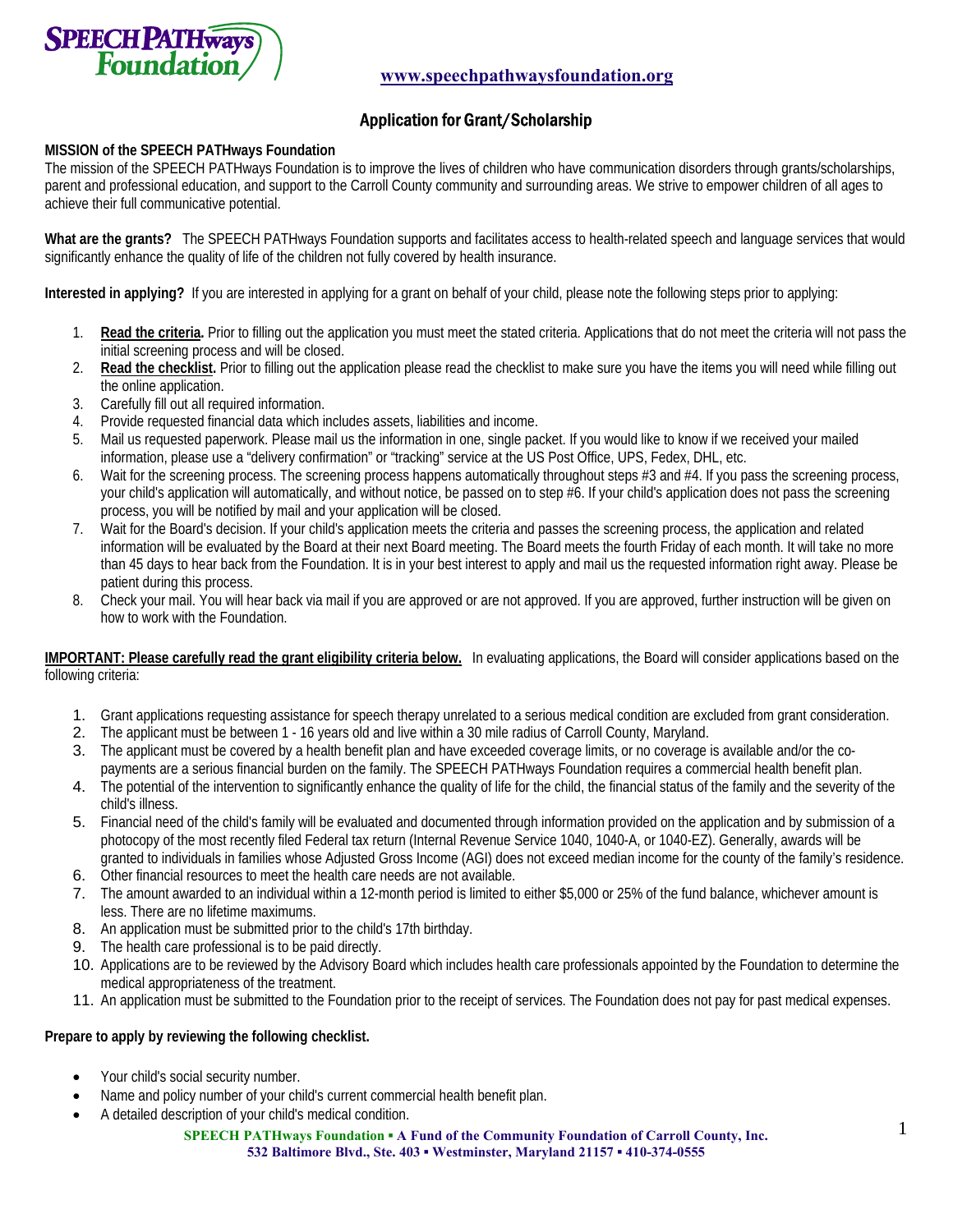

## **www.speechpathwaysfoundation.org**

- A description of the treatment, therapy, equipment or service your child's doctor or other health care professional has prescribed.
- The estimated total cost of the treatment, therapy, equipment or service.
- How much, if any, your insurance will help pay for.
- Doctor or health care professional's name, phone number and address.
- An outline of your finances assets, income and expenses.
- The Foundation will request that paper work be sent to us via mail.

| <b>Personal Information</b>     |                                                                                                                                                                                                                                                                                                                                                                                      |                                 |
|---------------------------------|--------------------------------------------------------------------------------------------------------------------------------------------------------------------------------------------------------------------------------------------------------------------------------------------------------------------------------------------------------------------------------------|---------------------------------|
| Child's Full Name (First, Last) | Child's Birthdate (MM/DD/YY)                                                                                                                                                                                                                                                                                                                                                         | Child's Social Security Number  |
|                                 |                                                                                                                                                                                                                                                                                                                                                                                      | بالمستحق والمستحق والمستنب      |
| Parent/Guardian (First, Last)   | Home Telephone Number                                                                                                                                                                                                                                                                                                                                                                | Work Telephone Number           |
|                                 | $\overline{a}$ $\overline{a}$ $\overline{a}$ $\overline{a}$ $\overline{a}$ $\overline{a}$ $\overline{a}$ $\overline{a}$ $\overline{a}$ $\overline{a}$ $\overline{a}$ $\overline{a}$ $\overline{a}$ $\overline{a}$ $\overline{a}$ $\overline{a}$ $\overline{a}$ $\overline{a}$ $\overline{a}$ $\overline{a}$ $\overline{a}$ $\overline{a}$ $\overline{a}$ $\overline{a}$ $\overline{$ | 1 __ __ _ _ _ _ _ _ _ _ _ _ _ _ |
| <b>Full Mailing Address</b>     |                                                                                                                                                                                                                                                                                                                                                                                      |                                 |

| Street Address                                                                    | Citv | State | Email address |  |
|-----------------------------------------------------------------------------------|------|-------|---------------|--|
| Is this your first time applying for a grant from the SPEECH PATHways Foundation? |      |       |               |  |

**Referral Source \_\_\_\_\_\_\_\_\_\_\_\_\_\_\_\_\_\_\_\_\_\_\_\_\_**

With whom does your child live? (List in table below)

| Name | Relationship | Age |
|------|--------------|-----|
|      |              |     |
|      |              |     |
|      |              |     |
|      |              |     |
|      |              |     |
|      |              |     |
|      |              |     |
|      |              |     |

\_\_\_\_\_\_\_\_\_\_\_\_\_\_\_\_\_\_\_\_\_\_\_\_\_\_\_\_\_\_\_\_\_\_\_\_\_\_\_\_\_\_\_\_\_\_\_\_\_\_\_\_\_\_\_\_\_\_\_\_\_\_\_\_\_\_\_\_\_\_\_\_\_\_\_\_\_\_\_\_\_\_\_\_\_\_\_\_\_\_\_\_\_\_\_\_

How did you hear about the SPEECH PATHways Foundation?

**Health Insurance and Medical Information**

\_\_\_\_\_\_\_\_\_\_\_\_\_\_\_\_\_\_\_\_\_\_\_\_\_\_\_\_\_\_\_\_\_\_\_\_\_\_\_

**Name of Child's Health Insurance Company** Health insurance is required. Medicaid and other Federal or State subsidized insurance do not qualify.

**What is the name of the Parent/Guardian that carries the insurance? \_\_\_\_\_\_\_\_\_\_\_\_\_\_\_\_\_\_\_\_\_\_\_\_\_\_\_\_\_**

**Child's Health Insurance Company Identification Number or Policy Number \_\_\_\_\_\_\_\_\_\_\_\_\_\_\_\_\_\_\_\_\_\_\_\_**

Name of Child's Dental Insurance Company **Lateral Accords** 

**What is the name of the Parent/Guardian that carries the insurance? \_\_\_\_\_\_\_\_\_\_\_\_\_\_\_\_\_\_\_\_\_\_\_\_\_\_\_\_\_\_\_\_**

**SPEECH PATHways Foundation ▪ A Fund of the Community Foundation of Carroll County, Inc. 532 Baltimore Blvd., Ste. 403 ▪ Westminster, Maryland 21157 ▪ 410-374-0555**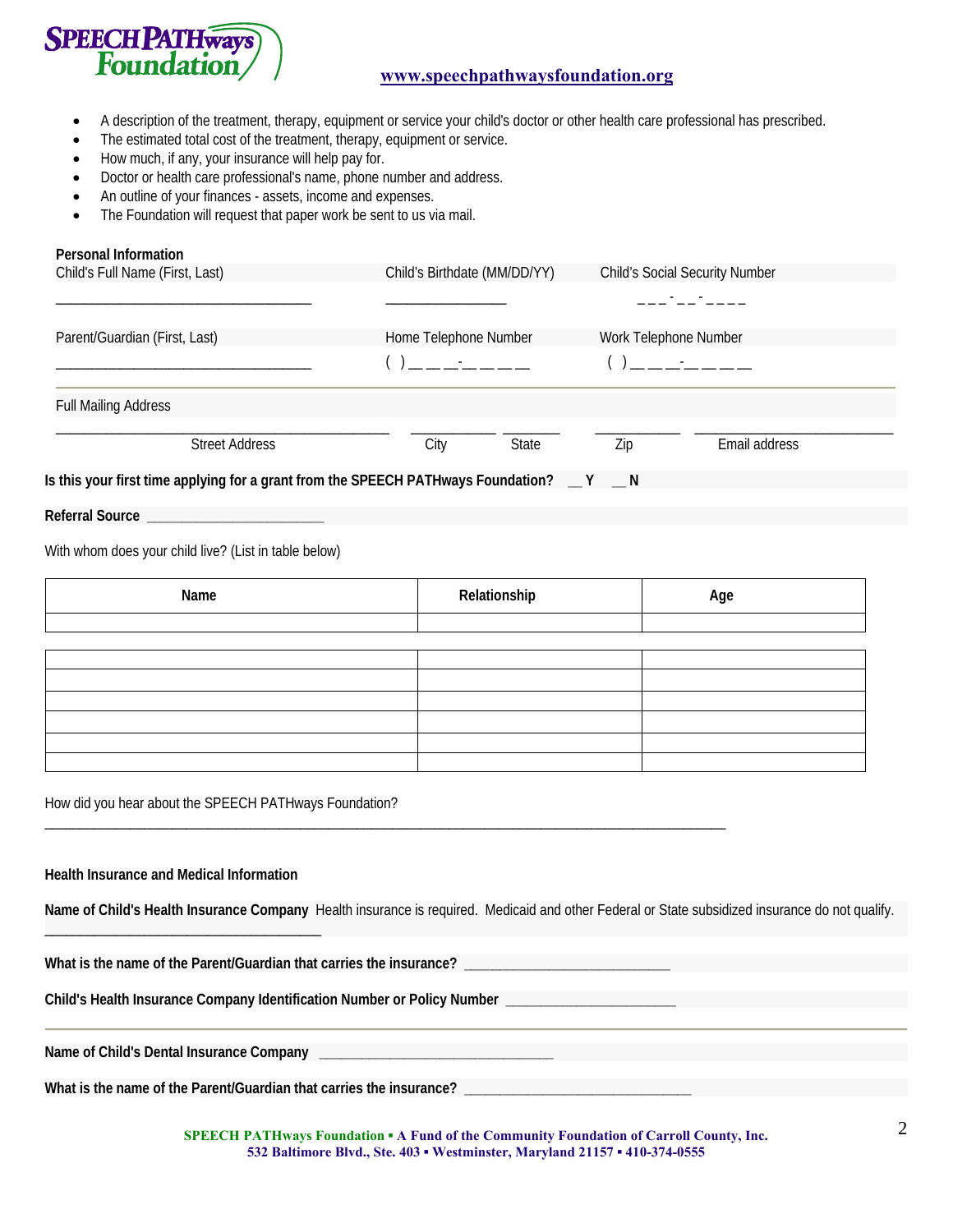

**Child's Dental Insurance Company Identification Number or Policy Number \_\_\_\_\_\_\_\_\_\_\_\_\_\_\_\_\_\_\_\_\_\_\_\_\_\_\_**

**Please provide a summary of the medical condition of the child.** 

**ealth care professional?** *(If you are requesting assistance with more than one item, please list them here and what their respective costs are.)*

*What is the name of the doctor or health care professional that will administer or provide the treatment, therapy, equipment or service? If more than one, please list the child's primary physician or health care professional for this request.* 

**\_\_\_\_\_\_\_\_\_\_\_\_\_\_\_\_\_\_\_\_\_\_\_\_\_\_\_\_\_\_\_\_\_\_\_\_\_\_\_\_\_\_\_\_\_\_\_\_\_\_\_\_\_\_\_\_\_\_\_\_\_\_\_\_\_\_\_\_\_\_\_\_\_\_\_\_\_\_\_\_\_\_\_\_\_\_\_\_\_\_\_\_\_\_\_\_\_\_\_\_\_\_\_\_\_\_\_\_\_\_\_\_\_\_\_\_\_\_\_\_\_\_\_\_\_\_\_\_\_\_\_\_\_\_\_**

**\_\_\_\_\_\_\_\_\_\_\_\_\_\_\_\_\_\_\_\_\_\_\_\_\_\_\_\_\_\_\_\_\_\_\_\_\_\_\_\_\_\_\_\_\_\_\_\_\_\_\_\_\_\_\_\_\_\_\_\_\_\_\_\_\_\_\_\_\_\_\_\_\_\_\_\_\_\_\_\_\_\_\_\_\_\_\_\_\_\_\_\_\_\_\_\_\_\_\_\_\_\_\_\_\_\_\_\_\_\_\_\_\_\_\_\_\_\_\_\_\_ \_\_\_\_\_\_\_\_\_\_\_\_\_\_\_\_\_\_\_\_\_\_\_\_\_\_\_\_\_\_\_\_\_\_\_\_\_\_\_\_\_\_\_\_\_\_\_\_\_\_\_\_\_\_\_\_\_\_\_\_\_\_\_\_\_\_\_\_\_\_\_\_\_\_\_\_\_\_\_\_\_\_\_\_\_\_\_\_\_\_\_\_\_\_\_\_\_\_\_\_\_\_\_\_\_\_\_\_\_\_\_\_\_\_\_\_\_\_\_\_\_ \_\_\_\_\_\_\_\_\_\_\_\_\_\_\_\_\_\_\_\_\_\_\_\_\_\_\_\_\_\_\_\_\_\_\_\_\_\_\_\_\_\_\_\_\_\_\_\_\_\_\_\_\_\_\_\_\_\_\_\_\_\_\_\_\_\_\_\_\_\_\_\_\_\_\_\_\_\_\_\_\_\_\_\_\_\_\_\_\_\_\_\_\_\_\_\_\_\_\_\_\_\_\_\_\_\_\_\_\_\_\_\_\_\_\_\_\_\_\_\_\_ \_\_\_\_\_\_\_\_\_\_\_\_\_\_\_\_\_\_\_\_\_\_\_\_\_\_\_\_\_\_\_\_\_\_\_\_\_\_\_\_\_\_\_\_\_\_\_\_\_\_\_\_\_\_\_\_\_\_\_\_\_\_\_\_\_\_\_\_\_\_\_\_\_\_\_\_\_\_\_\_\_\_\_\_\_\_\_\_\_\_\_\_\_\_\_\_\_\_\_\_\_\_\_\_\_\_\_\_\_\_\_\_\_\_\_\_\_\_\_\_\_ \_\_\_\_\_\_\_\_\_\_\_\_\_\_\_\_\_\_\_\_\_\_\_\_\_\_\_\_\_\_\_\_\_\_\_\_\_\_\_\_\_\_\_\_\_\_\_\_\_\_\_\_\_\_\_\_\_\_\_\_\_\_\_\_\_\_\_\_\_\_\_\_\_\_\_\_\_\_\_\_\_\_\_\_\_\_\_\_\_\_\_\_\_\_\_\_\_\_\_\_\_\_\_\_\_\_\_\_\_\_\_\_\_\_\_\_\_\_\_\_\_**

**What is the name of the clinic or facility? \_\_\_\_\_\_\_\_\_\_\_\_\_\_\_\_\_\_\_\_\_\_\_\_\_\_\_\_\_\_\_\_\_\_\_\_\_\_\_\_\_\_\_\_\_\_\_**

 $\overline{\phantom{a}}$   $\overline{\phantom{a}}$   $\overline{\phantom{a}}$   $\overline{\phantom{a}}$   $\overline{\phantom{a}}$   $\overline{\phantom{a}}$   $\overline{\phantom{a}}$   $\overline{\phantom{a}}$   $\overline{\phantom{a}}$   $\overline{\phantom{a}}$   $\overline{\phantom{a}}$   $\overline{\phantom{a}}$   $\overline{\phantom{a}}$   $\overline{\phantom{a}}$   $\overline{\phantom{a}}$   $\overline{\phantom{a}}$   $\overline{\phantom{a}}$   $\overline{\phantom{a}}$   $\overline{\$ 

What is the phone number of the doctor or health care professional? () \_\_\_\_\_-\_\_\_

\_\_\_\_\_\_\_\_\_\_\_\_\_\_\_\_\_\_\_\_\_\_\_\_\_\_\_\_\_\_\_\_\_\_\_\_\_\_\_\_\_\_\_\_\_\_\_\_\_\_\_\_\_\_\_\_\_\_\_\_\_\_\_\_

**Doctor or health care professional Complete Mailing Address** 

What type of clinical or therapy services (if any) does your child receive currently – include private and school-based services?:

\_\_\_\_\_\_\_\_\_\_\_\_\_\_\_\_\_\_\_\_\_\_\_\_\_\_\_\_\_\_\_\_\_\_\_\_\_\_\_\_\_\_\_\_\_\_\_\_\_\_\_\_\_\_\_\_\_\_\_\_\_\_\_\_\_\_\_\_\_\_\_\_\_\_\_\_\_\_\_\_\_\_\_\_\_\_\_\_\_\_\_\_\_\_\_\_\_\_\_\_\_\_\_\_\_\_\_\_\_\_

| <b>Type of Service</b> | Frequency | Covered by Insurance | <b>Out of Pocket Costs</b> | Provider |
|------------------------|-----------|----------------------|----------------------------|----------|
| Speech Therapy         |           |                      |                            |          |
|                        |           |                      |                            |          |
| Occupational Therapy   |           |                      |                            |          |
|                        |           |                      |                            |          |
| Physical Therapy       |           |                      |                            |          |
|                        |           |                      |                            |          |
| Psychological/         |           |                      |                            |          |
| Counseling             |           |                      |                            |          |
| Academic Tutoring      |           |                      |                            |          |
|                        |           |                      |                            |          |
| Other:                 |           |                      |                            |          |
|                        |           |                      |                            |          |

Please list any other miscellaneous expenses or extraneous financial expenses that you incur in the care of your child (example: specialized day care, diapers, other family members' medical situation, etc.) \_\_\_\_\_\_\_\_\_\_\_\_\_\_\_\_\_\_\_\_\_\_\_\_\_\_\_\_\_\_\_\_\_\_\_\_\_\_\_\_\_\_\_\_\_\_\_\_\_\_\_\_\_\_\_\_\_\_\_\_\_\_\_\_\_\_\_\_\_\_\_\_\_\_\_\_\_\_\_\_\_\_\_\_\_\_\_\_\_\_\_\_\_\_\_\_\_\_\_\_\_\_\_\_\_\_\_\_\_\_\_\_

\_\_\_\_\_\_\_\_\_\_\_\_\_\_\_\_\_\_\_\_\_\_\_\_\_\_\_\_\_\_\_\_\_\_\_\_\_\_\_\_\_\_\_\_\_\_\_\_\_\_\_\_\_\_\_\_\_\_\_\_\_\_\_\_\_\_\_\_\_\_\_\_\_\_\_\_\_\_\_\_\_\_\_\_\_\_\_\_\_\_\_\_\_\_\_\_\_\_\_\_\_\_\_\_\_\_\_\_\_\_\_\_ \_\_\_\_\_\_\_\_\_\_\_\_\_\_\_\_\_\_\_\_\_\_\_\_\_\_\_\_\_\_\_\_\_\_\_\_\_\_\_\_\_\_\_\_\_\_\_\_\_\_\_\_\_\_\_\_\_\_\_\_\_\_\_\_\_\_\_\_\_\_\_\_\_\_\_\_\_\_\_\_\_\_\_\_\_\_\_\_\_\_\_\_\_\_\_\_\_\_\_\_\_\_\_\_\_\_\_\_\_\_\_\_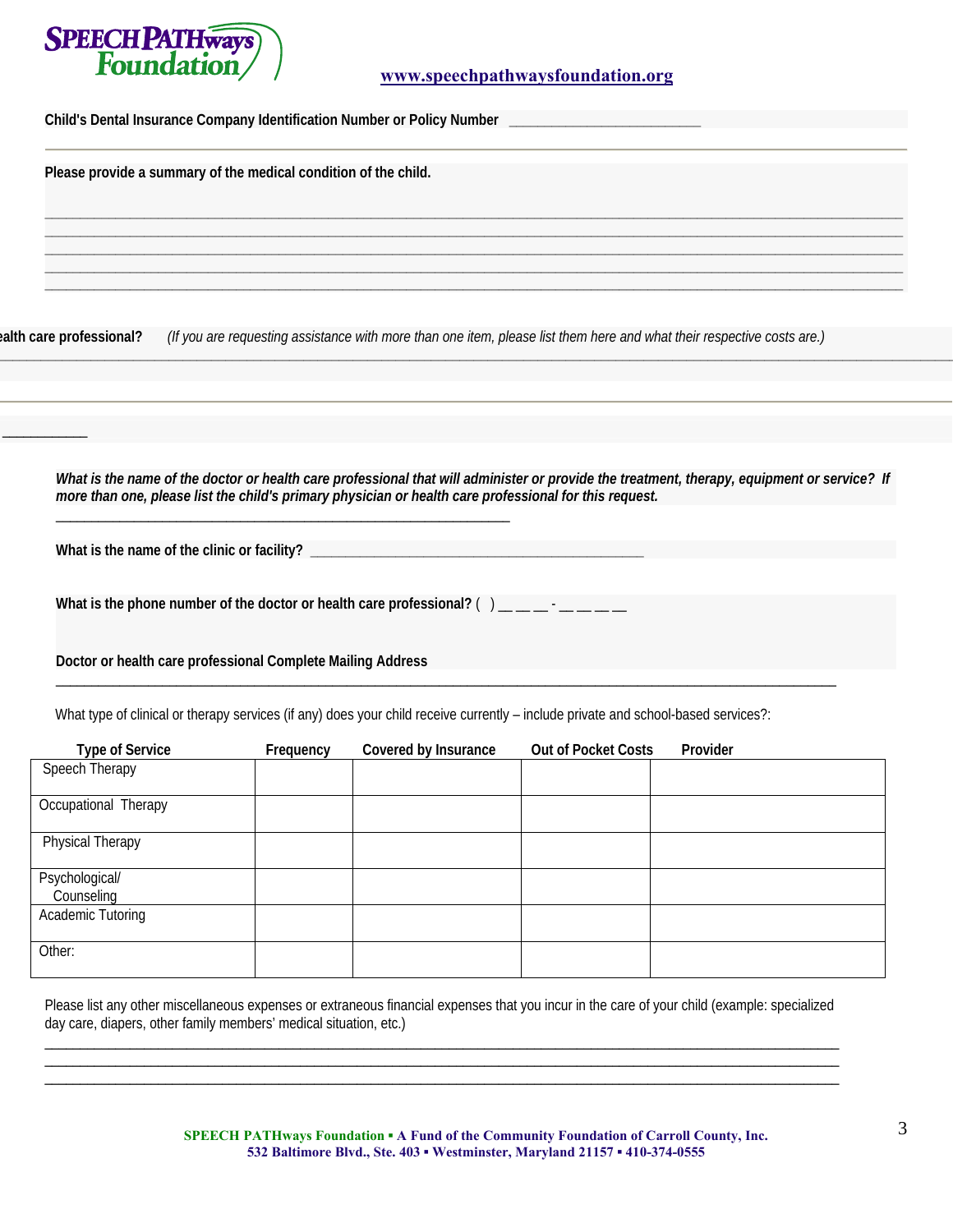

## **www.speechpathwaysfoundation.org**

Please describe (in your own words) why you feel your child would benefit from private speech and language therapy? Please include what you hope your child will gain from private therapy and how you feel therapy may affect their life and the life of the family.

\_\_\_\_\_\_\_\_\_\_\_\_\_\_\_\_\_\_\_\_\_\_\_\_\_\_\_\_\_\_\_\_\_\_\_\_\_\_\_\_\_\_\_\_\_\_\_\_\_\_\_\_\_\_\_\_\_\_\_\_\_\_\_\_\_\_\_\_\_\_\_\_\_\_\_\_\_\_\_\_\_\_\_\_\_\_\_\_\_\_\_\_\_\_\_\_\_\_\_\_\_\_\_\_\_\_\_\_\_\_\_\_ \_\_\_\_\_\_\_\_\_\_\_\_\_\_\_\_\_\_\_\_\_\_\_\_\_\_\_\_\_\_\_\_\_\_\_\_\_\_\_\_\_\_\_\_\_\_\_\_\_\_\_\_\_\_\_\_\_\_\_\_\_\_\_\_\_\_\_\_\_\_\_\_\_\_\_\_\_\_\_\_\_\_\_\_\_\_\_\_\_\_\_\_\_\_\_\_\_\_\_\_\_\_\_\_\_\_\_\_\_\_\_\_ \_\_\_\_\_\_\_\_\_\_\_\_\_\_\_\_\_\_\_\_\_\_\_\_\_\_\_\_\_\_\_\_\_\_\_\_\_\_\_\_\_\_\_\_\_\_\_\_\_\_\_\_\_\_\_\_\_\_\_\_\_\_\_\_\_\_\_\_\_\_\_\_\_\_\_\_\_\_\_\_\_\_\_\_\_\_\_\_\_\_\_\_\_\_\_\_\_\_\_\_\_\_\_\_\_\_\_\_\_\_\_\_

\_\_\_\_\_\_\_\_\_\_\_\_\_\_\_\_\_\_\_\_\_\_\_\_\_\_\_\_\_\_\_\_\_\_\_\_\_\_\_\_\_\_\_\_\_\_\_\_\_\_\_\_\_\_\_\_\_\_\_\_\_\_\_\_\_\_\_\_\_\_\_\_\_\_\_\_\_\_\_\_\_\_\_\_\_\_\_\_\_\_\_\_\_\_\_\_\_\_\_\_\_\_\_\_\_\_\_\_\_\_\_\_ \_\_\_\_\_\_\_\_\_\_\_\_\_\_\_\_\_\_\_\_\_\_\_\_\_\_\_\_\_\_\_\_\_\_\_\_\_\_\_\_\_\_\_\_\_\_\_\_\_\_\_\_\_\_\_\_\_\_\_\_\_\_\_\_\_\_\_\_\_\_\_\_\_\_\_\_\_\_\_\_\_\_\_\_\_\_\_\_\_\_\_\_\_\_\_\_\_\_\_\_\_\_\_\_\_\_\_\_\_\_\_\_ \_\_\_\_\_\_\_\_\_\_\_\_\_\_\_\_\_\_\_\_\_\_\_\_\_\_\_\_\_\_\_\_\_\_\_\_\_\_\_\_\_\_\_\_\_\_\_\_\_\_\_\_\_\_\_\_\_\_\_\_\_\_\_\_\_\_\_\_\_\_\_\_\_\_\_\_\_\_\_\_\_\_\_\_\_\_\_\_\_\_\_\_\_\_\_\_\_\_\_\_\_\_\_\_\_\_\_\_\_\_\_\_

| COMMUNICATION STATUS |  |  |  |
|----------------------|--|--|--|
|----------------------|--|--|--|

| <b>COMMUNICATION STATUS</b>                                                                                                  |                                                                                                                                         |
|------------------------------------------------------------------------------------------------------------------------------|-----------------------------------------------------------------------------------------------------------------------------------------|
| FINANCIAL STATEMENT:                                                                                                         |                                                                                                                                         |
| <b>ASSETS (FOR HOUSEHOLD)</b>                                                                                                | Number of people living in household: _____                                                                                             |
| <b>ASSETS</b>                                                                                                                |                                                                                                                                         |
| Cash in Checking/Savings Account \$___________<br>$\sim$<br>Investments [401(k), IRA's, Other]                               |                                                                                                                                         |
| MONTHLY INCOME AND EXPENSES (FOR HOUSEHOLD)                                                                                  |                                                                                                                                         |
| <b>MONTHLY INCOME</b>                                                                                                        | <b>MONTHLY EXPENSES</b>                                                                                                                 |
| Household Gross Pay                                                                                                          | Car (loan, gas, repairs) \$                                                                                                             |
| $\frac{\sqrt{2}}{\sqrt{2}}$<br>Take Home Pay<br>Child Support                                                                | House (mortgage, rent) \$_______________<br>$\frac{1}{2}$                                                                               |
| Supplemental Security Income (SSI) \$                                                                                        | Child Care<br>Other                                                                                                                     |
| Other                                                                                                                        |                                                                                                                                         |
|                                                                                                                              |                                                                                                                                         |
| <b>GRANT/SCHOLARSHIP SPECIFICS</b><br>services                                                                               | Please list the provider that you intend to utilize with the funds received from the SPEECH PATHways Foundation for speech and language |
|                                                                                                                              |                                                                                                                                         |
|                                                                                                                              | <u> 1989 - Johann Barn, mars ann an t-Amhair an t-Amhair an t-Amhair an t-Amhair an t-Amhair an t-Amhair an t-Amh</u>                   |
|                                                                                                                              | Has this provider agreed to provide services for your child? ____ What is the cost of requested service? _____                          |
| Why are you choosing this provider for services (include specifics such as necessary specialty areas, unique programs, etc.) |                                                                                                                                         |

**Request for More Information, Disclaimer and Signature** 

**SPEECH PATHways Foundation ▪ A Fund of the Community Foundation of Carroll County, Inc. 532 Baltimore Blvd., Ste. 403 ▪ Westminster, Maryland 21157 ▪ 410-374-0555** 

\_\_\_\_\_\_\_\_\_\_\_\_\_\_\_\_\_\_\_\_\_\_\_\_\_\_\_\_\_\_\_\_\_\_\_\_\_\_\_\_\_\_\_\_\_\_\_\_\_\_\_\_\_\_\_\_\_\_\_\_\_\_\_\_\_\_\_\_\_\_\_\_\_\_\_\_\_\_\_\_\_\_\_\_\_\_\_\_\_\_\_\_\_\_\_\_\_\_\_\_\_\_\_\_\_\_\_\_\_\_\_\_ \_\_\_\_\_\_\_\_\_\_\_\_\_\_\_\_\_\_\_\_\_\_\_\_\_\_\_\_\_\_\_\_\_\_\_\_\_\_\_\_\_\_\_\_\_\_\_\_\_\_\_\_\_\_\_\_\_\_\_\_\_\_\_\_\_\_\_\_\_\_\_\_\_\_\_\_\_\_\_\_\_\_\_\_\_\_\_\_\_\_\_\_\_\_\_\_\_\_\_\_\_\_\_\_\_\_\_\_\_\_\_\_ \_\_\_\_\_\_\_\_\_\_\_\_\_\_\_\_\_\_\_\_\_\_\_\_\_\_\_\_\_\_\_\_\_\_\_\_\_\_\_\_\_\_\_\_\_\_\_\_\_\_\_\_\_\_\_\_\_\_\_\_\_\_\_\_\_\_\_\_\_\_\_\_\_\_\_\_\_\_\_\_\_\_\_\_\_\_\_\_\_\_\_\_\_\_\_\_\_\_\_\_\_\_\_\_\_\_\_\_\_\_\_\_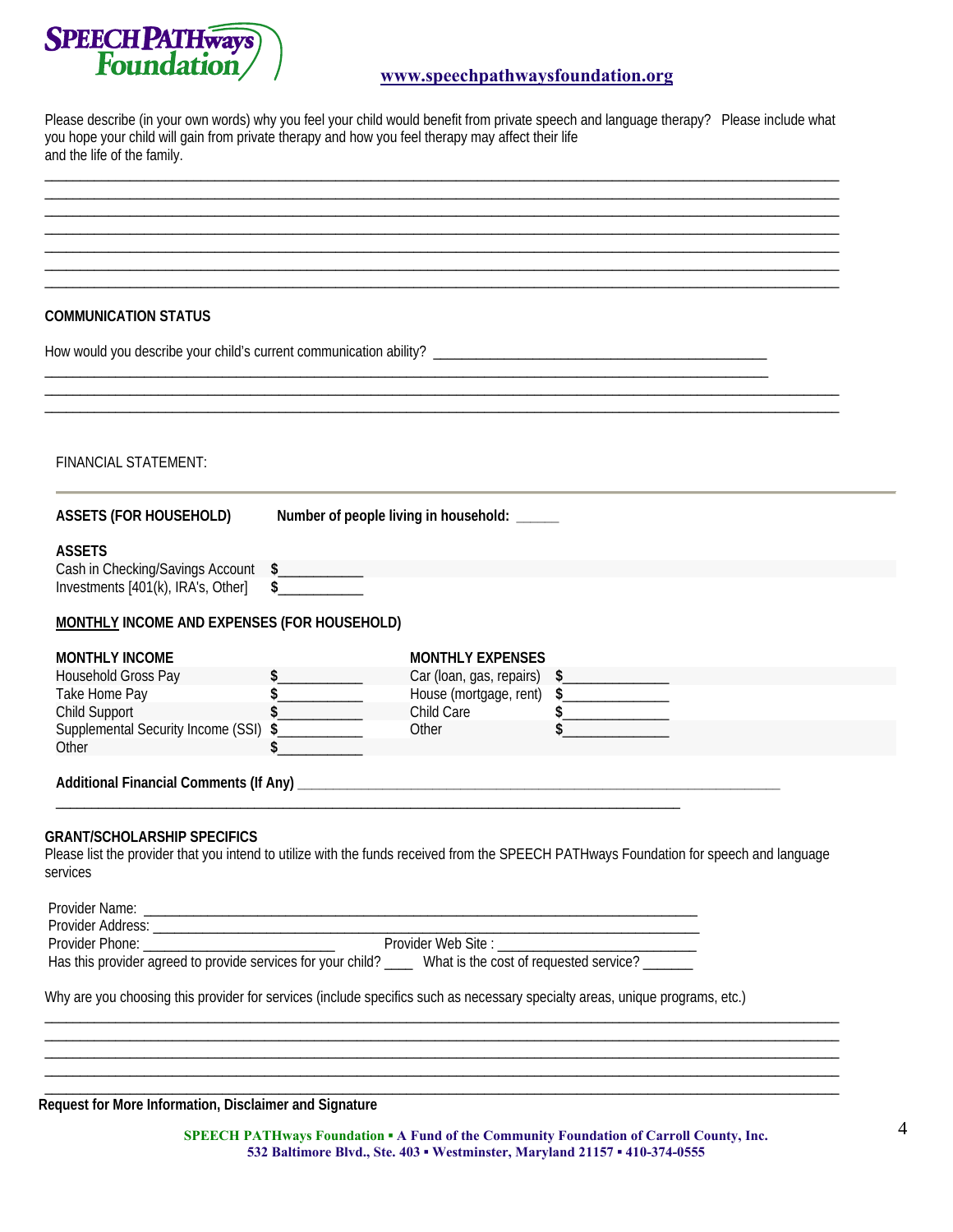

### **After you read the disclaimer, please sign below and mail the application along with the additional information required. Acknowledgments & Waiver of Liability Agreement**

Submission of a completed grant application does not guarantee SPEECH PATHways Foundation will approve the request for funds. If a grant is approved for disbursement for the child's benefit, the grant will be limited to the amount specified by the Board of Directors.

I hereby certify that I am the parent or legal guardian of the child with the legal right to execute and consent to this application and to the best of my knowledge the information provided is true and correct.

I understand that if I have misrepresented any of this information, this grant may immediately and retroactively become invalid.

I consent to the release of any medical records to the Foundation Board of Directors for their review of the request. In addition, if a grant is awarded to me for the benefit of my child, I authorize the SPEECH PATHways Foundation to utilize a photo of my child and the story of my child for the purpose of informing others about the SPEECH PATHways Foundation.

I do hereby fully release and discharge the SPEECH PATHways Foundation or Community Foundation of Carroll County and its Advisory Board and Executive Board members from any and all claims and/or liability resulting from injury, damage or losses which I or my child may have or accrue from the use of funds distributed by the SPEECH PATHways Foundation for the treatment of my child. I agree to indemnify and hold harmless the SPEECH PATHways Foundation and its Advisory Board and Executive Board members from the same. I agree to waive and relinquish and all claims I or my child may have against the SPEECH PATHways Foundation and its officials as a result of the use of funds from the SPEECH PATHways Foundation for treatment of my child.

I understand that the SPEECH PATHways Foundation makes no representations as to the adequacy of treatment provided by the use of the funds requested and I fully release the SPEECH PATHways Foundation from any and all liability.  $\Box$  Check here if you do not agree to the use of your photo(s) and/or story.

| Signed by*: (First Name,<br>Last |  |
|----------------------------------|--|
|                                  |  |

| Date: |  |
|-------|--|
|-------|--|

#### **PARENT/FAMILY SERVICE COMMITMENT**

**Each parent/family that receives a grant/scholarship for their child is asked to donate a small portion of service time to the SPEECH PATHways Foundation (2-10 hours). This donation can be in the form of helping out at fundraisers, assisting with community outreach or other agreeable functions determined by the SPEECH PATHways Foundation Advisory Board. If a family does not wish to volunteer services, then you will be responsible for a minimal portion of fees for service.** 

I, \_\_\_\_\_\_\_\_\_\_\_\_\_\_\_\_\_\_\_\_\_\_\_\_\_\_\_\_\_\_\_\_\_\_\_\_\_\_\_\_\_ understand that if my child \_\_\_\_\_\_\_\_\_\_\_\_\_\_\_\_\_\_\_\_\_\_\_is accepted for a grant and/or scholarship that I will be required to donate a small portion of my time to the SPEECH PATHways Foundation. By signing you are hereby agreeing to the terms of this agreement.

Parent/Guardian Name (please print) Parent/Guardian Name (signature) Date

\_\_\_\_\_\_\_\_\_\_\_\_\_\_\_\_\_\_\_\_\_\_\_\_\_\_\_\_\_\_\_\_ \_\_\_\_\_\_\_\_\_\_\_\_\_\_\_\_\_\_\_\_\_\_\_\_\_\_\_\_\_\_\_ \_\_\_\_\_\_\_\_\_\_\_\_\_\_\_\_\_\_\_

## **ADDITIONAL INFORMATION REQUIRED**

- A recent letter from the child's physician explaining medical necessity, and/or a letter from a health care professional explaining how the applicant would benefit from the services you are requesting.
- Proof of all income for the past 2 years (copies of entire tax return state & federal) must be included.
- Any other documentation pertaining to the child or nature of the request.
- Proof of extenuating circumstances may be requested by the Board prior to receiving a grant and/or scholarship.

I certify that the above information is true. I will notify the **SPEECH PATHways Foundation** of any changes to the above information.

| Child's Name | Parent/Guardian Name (please print) |
|--------------|-------------------------------------|
| Date         | Parent/Guardian Name (signature)    |

**SPEECH PATHways Foundation ▪ A Fund of the Community Foundation of Carroll County, Inc. 532 Baltimore Blvd., Ste. 403 ▪ Westminster, Maryland 21157 ▪ 410-374-0555**